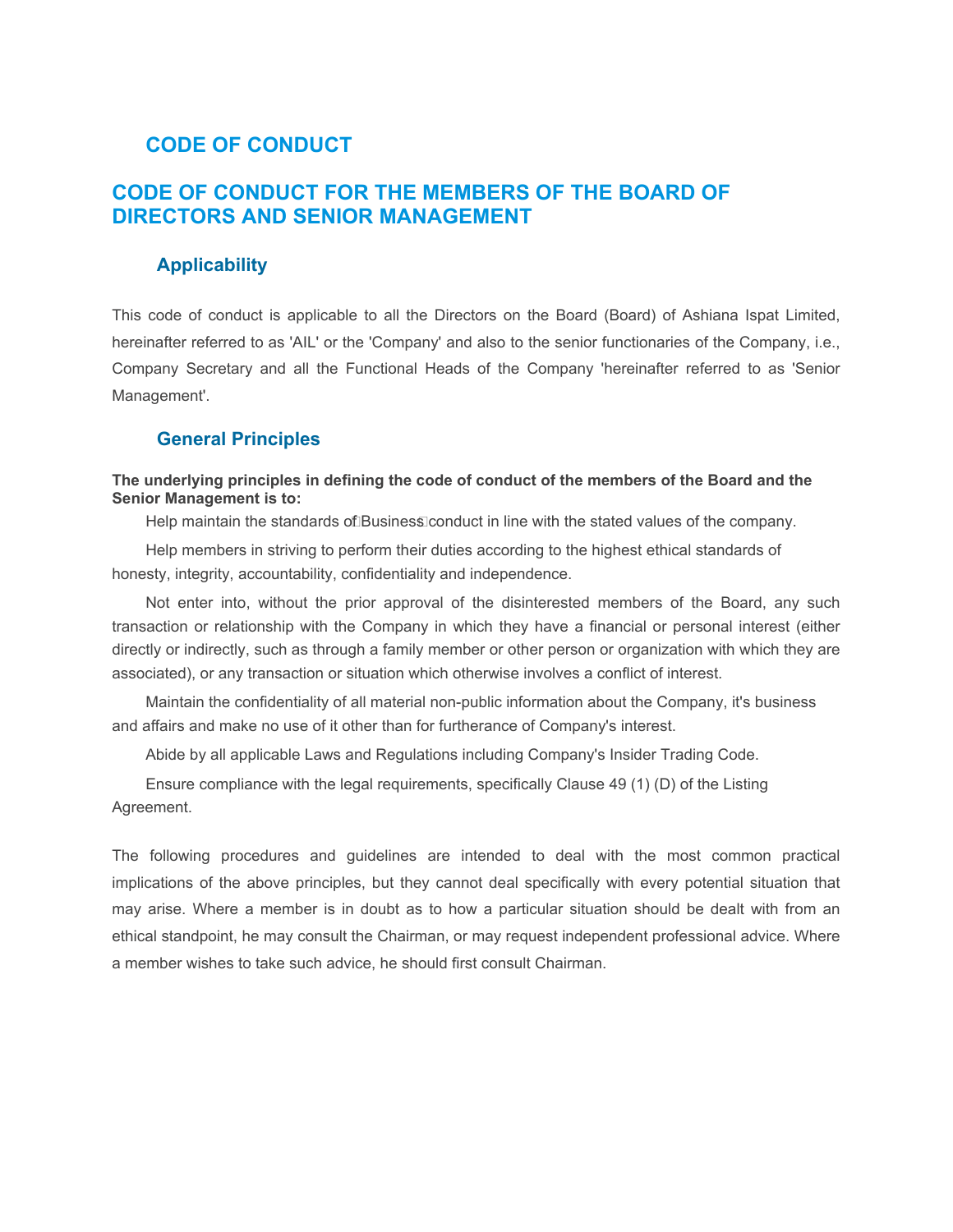# **Code exclusively for the members on the Board of the Company:**

## **A. Duty to Attend Board/ Committee Meetings**

The Members should make concerted effort to attend all Board/Committee meetings and in case he/she is unable to attend the meeting, same shall be notified to the Chair. If it is apparent that a member is likely to miss several Board meetings and therefore is unable to fulfill his obligations, he should consider his/her continuation as member of the Board or shall consider appointing alternate director.

Before coming to the meeting, members should read and understand the agenda papers and other relevant documents sent along with the notice of meeting and prepare himself for the discussion.

Members should participate actively and constructively in the discussions of the Board and will follow the guidelines agreed on by the Board regarding how it will govern and conduct itself. Members can express their views, opinions, contrary opinions on matters under discussion or consideration by the Board.

Board from time to time constitutes various Committees with specific reference. Members of the Board shall attend all the committee meetings and shall ensure that all the reference points are addressed within the prescribed time and format. Presently, the Board has constituted following committees:

Audit Committee Nomination and Remuneration Committee Shareholders/Investors Grievance Committee & Stakeholders Relationship Committee

## **B. Active participation in the Business of the Company**

The members should participate actively in the business of the Company and make a positive contribution to provide a visionary leadership and direction to the Organization, all the while, ensuring that the company is fulfilling obligations to its stakeholders as well as its legal and regulatory requirements.

While participating in the business of the Company, the members should act honestly, in good faith and in the best interests of the Organization, his fellow-members and the retail community and should exercise due care, diligence and skill of a reasonably prudent person under comparable circumstances. It shall be the duty of the members to oversee the management of the affairs and business of the Company while allowing and maintaining independence of operating management.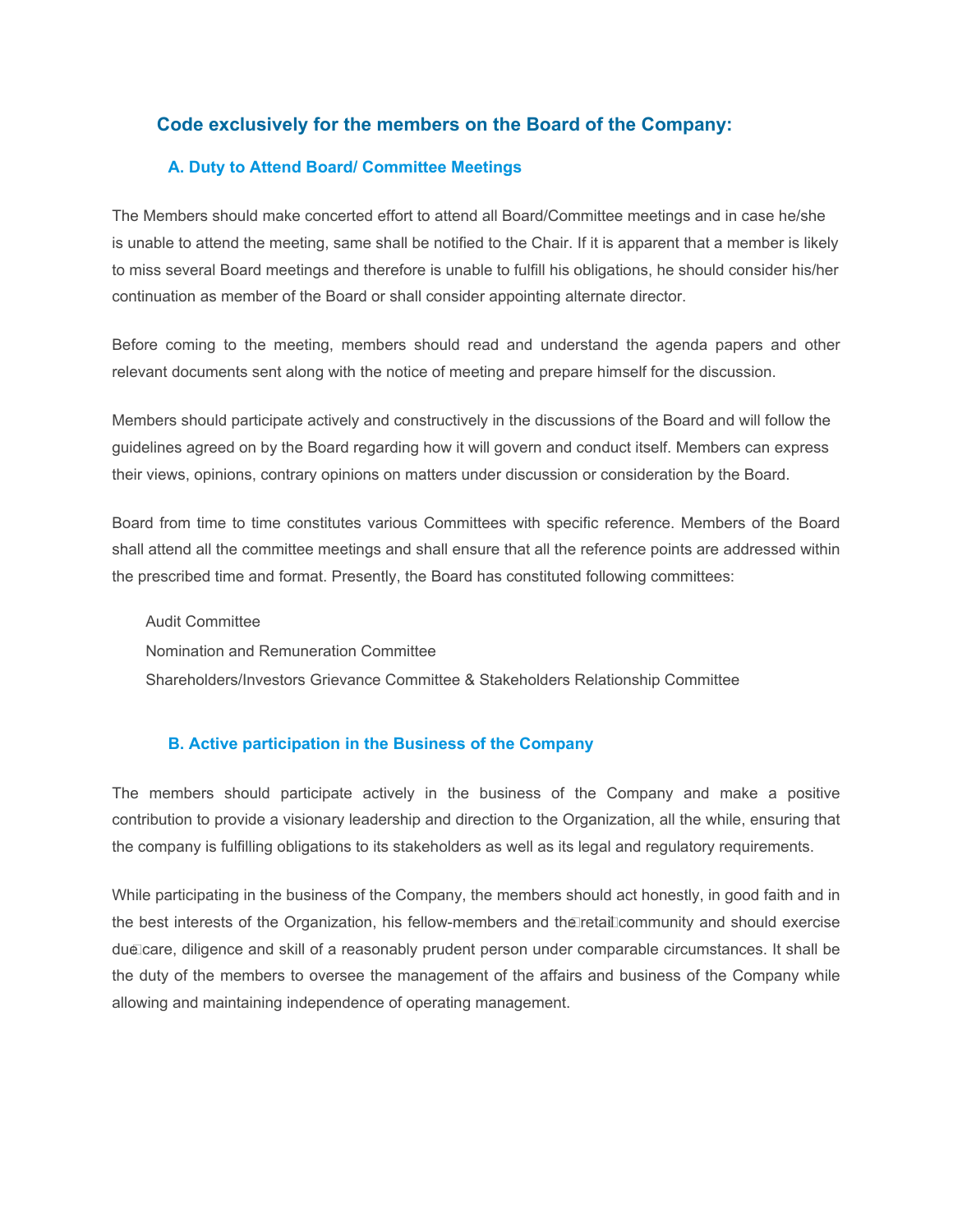#### **C. (i) Duty to Review Certain Reports/Compliances**

The members of the Board are required to review certain reports / compliance statements about the affairs of the Company at such intervals as may be prescribed from time to time. Following is the indicative list of such reports / compliance statements. The members may add or modify the reports as they may feel appropriate to ensure statutory compliance and smooth and transparent operations of the Company.

Statutory Compliance Report Annual and Quarterly Financial Statements, along with necessary reports Report on compliance of code of corporate governance Review of Company's Risk Management policies Review of Company's investments and policy thereof Annual Operating Plans and Budgets Remuneration policies for Executive, Non-Executive Directors and Senior management staff. Review of Internal controls - Systems and Procedures Implementation and review of Internal Codes including Code for Prevention of Insider Trading, Code of Conduct for the Board and senior Management, Authorisation Policy, etc.

## **C. (ii) Duties of Independent Directors as laid down in the Companies Act, 2013**

The independent directors shall—

undertake appropriate induction and regularly update and refresh their skills, knowledge and familiarity with the company;

seek appropriate clarification or amplification of information and, where necessary, take and follow appropriate professional advice and opinion of outside experts at the expense of the company;

strive to attend all meetings of the Board of Directors and of the Board committees of which he is a member;

participate constructively and actively in the committees of the Board in which they are chairpersons or members;

strive to attend the general meetings of the company;

where they have concerns about the running of the company or a proposed action, ensure that these are addressed by the Board and, to the extent that they are not resolved, insist that their concerns are recorded in the minutes of the Board meeting;

keep themselves well informed about the company and the external environment in which it operates;

not to unfairly obstruct the functioning of an otherwise proper Board or committee of the Board;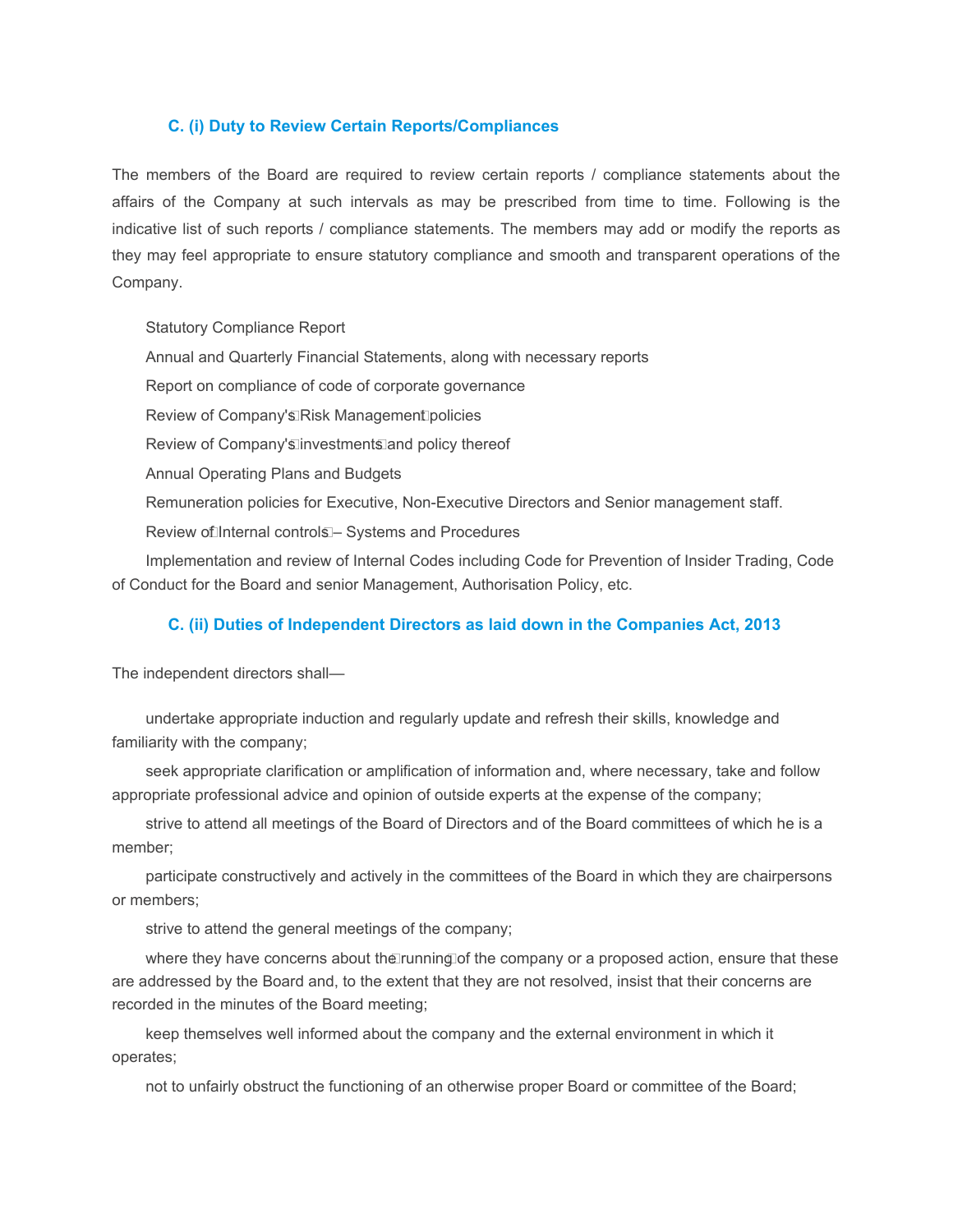pay sufficient attention and ensure that adequate deliberations are held before approving related party transactions and assure themselves that the same are in the interest of the company;

ascertain and ensure that the company has an adequate and functional vigil mechanism and to ensure that the interests of a person who uses such mechanism are not prejudicially affected on account of such use:

report concerns about unethical behaviour, actual or suspected fraud or violation of the company's code of conduct or ethics policy;

acting within his authority, assist in protecting the legitimate interests of the company, shareholders and its employees;

not disclose confidential information, including commercial secrets, technologies, advertising and sales promotion plans, unpublished price sensitive information, unless such disclosure is expressly approved by the Board or required by law.

## **D. Conflicts of Interest**

While performing their duties, the Directors will carry out their responsibilities to the exclusion of any personal advantage, benefit or interest. The Directors acknowledge their obligations under the provisions of the Companies Act, 1956, the Disclosure and Investor Protection Guidelines issued by the Securities and Exchange Board of India and shall strictly comply with such applicable Indian and foreign laws, regulations and shall not act by themselves not aid or abet any person acting contrary to any such provisions, judgments, orders – judicial, quasi-judicial, administrative or otherwise issued by a competent authority.

The Directors shall avoid any situation involving a conflict, or the appearance of a conflict, between their personal interests and the performance of their official duties. If such a conflict arises, the Directors shall promptly inform the Board of Directors and withdraw from participation in decision-making connected with the matter. If the conflict is potential rather than actual, the Directors shall seek the advice of the Board about whether they shall recluse themselves from the situation that is creating the conflict.

#### **E. Continuous Disclosures**

Under the Company law, listing agreements, and other applicable laws Directors are required to disclose certain information to the Company at regular intervals or as and when some development takes place in the previous disclosures made by the directors. A summary of such disclosure requirements is as under:

If there is a conflict of interest or duty of director and an interest of the Company in any transaction, he must account to the Company for any benefit he receive in the transaction unless otherwise decided by the Board and Members in their general meeting.

#### **Disclosure of Interest in other Companies/Firms etc.**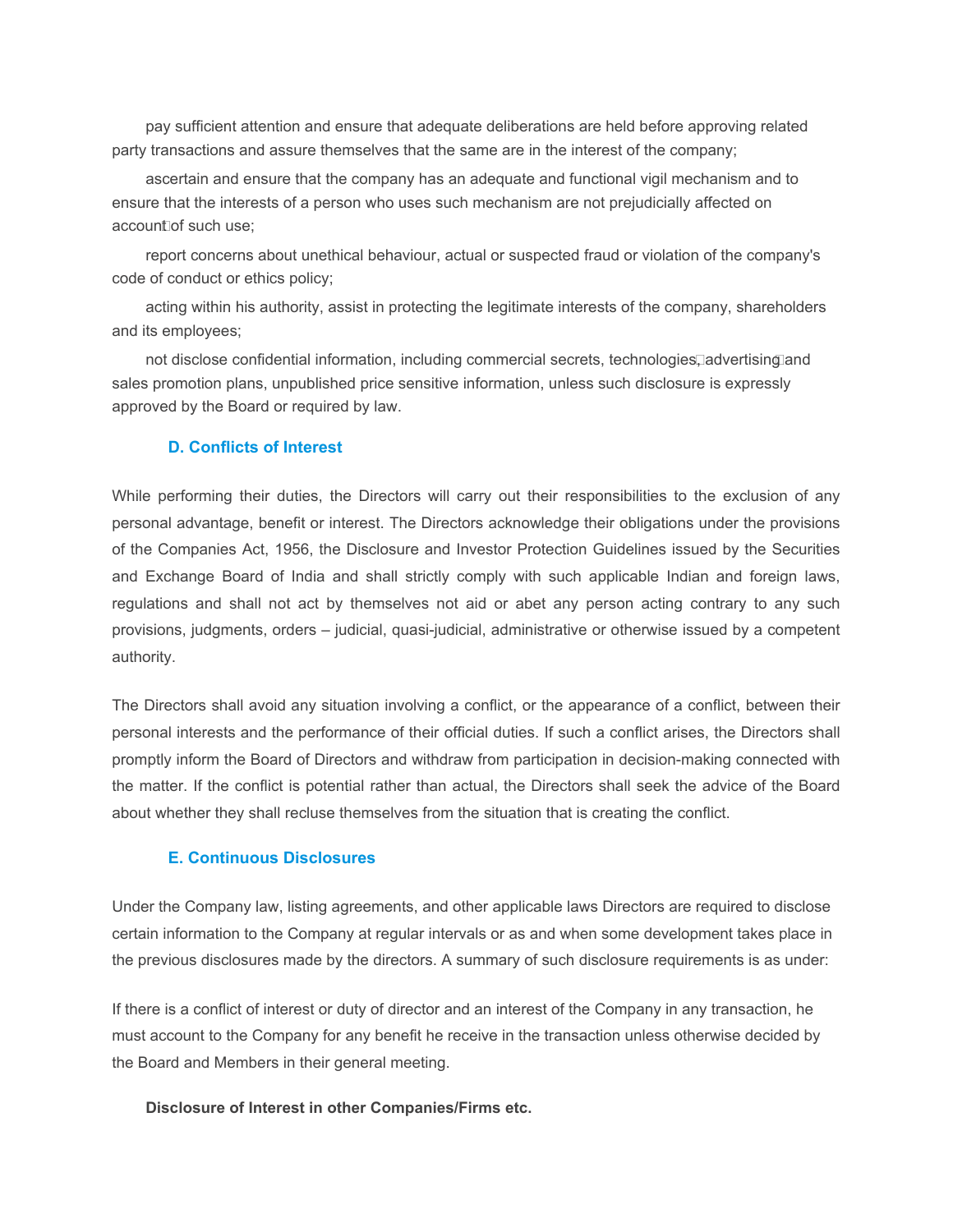Board members will provide the Company Secretary (on appointment and at such intervals as may be prescribed or when requested by the Company Secretary and where significant changes occur in the interim) with details relating to his employment, other business interests and list of all companies/firms in which he is interested directly or through his relatives.

#### **Disclosure of Certain Transactions**

Board members agree that where the Company has entered into any contractual arrangement with a company or body in which a member has a declared interest, such support or arrangement shall be disclosed to the Board and same shall also be disclosed in the annual financial statements.

#### **Disclosure of serious defaults by the Companies/ Firms where he has interest**

Members of the Board shall ensure that any of the Company where he is a director is not in serious default such as default in repayment of loan to financial institutions and interest thereof and repayment of Fixed Deposits, non-preparation of annual accounts, material breach of SEBI and other corporate laws. Whenever, such situation arise directors shall get in touch with the Company Secretary for appropriate further action and shall inform the Board.

#### **Disclosure of Shareholding**

Members of the Board are required to inform the Company about his/her holding of interest either in the form of equity in other companies or share in the partnership firms and any changes thereto either directly or indirectly.

## **F. Restriction on Dealing in Company's Shares**

Board members agree not to use any information obtained by virtue of their position for the purpose of dealing (directly or indirectly) in shares, property or otherwise of the Organization. The Company has implemented Code for Prevention of Insider Trading. The members of the Board are also covered within the ambit of the said code. Members of the Board shall not trade in company's equity shares on the basis of price sensitive information and shall oversee the implementation of the Code by all section of people who are covered within the definition of 'Insider'.

## **G. Communication Protocol**

All formal or informal communication by any Director, which is intended to be transmitted to the operational management or any employee or associate of the Company, shall be sent only through the Chairman. Directors shall follow the internal guidelines on communication.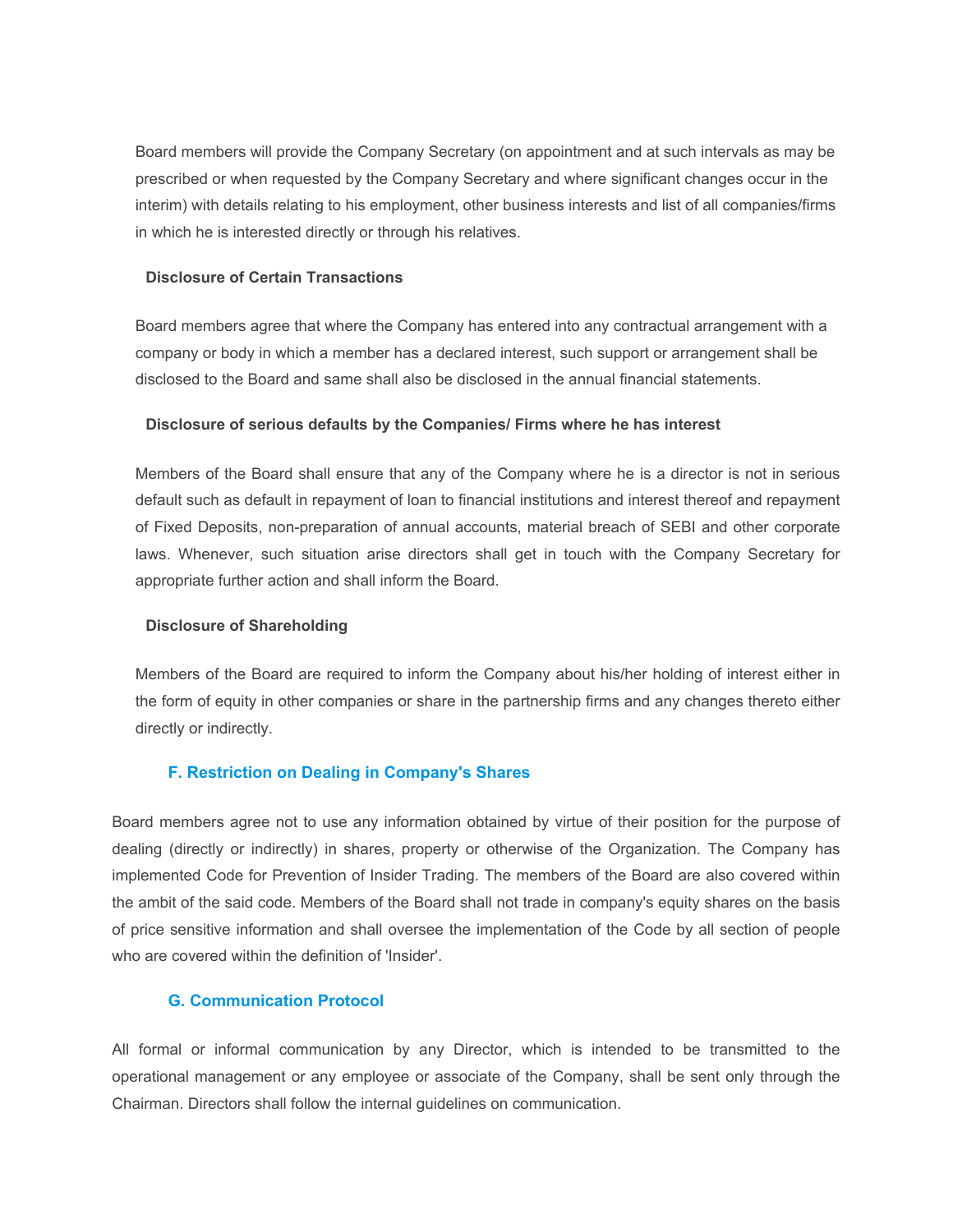#### **H. Public Statements**

Directors shall make public statement or express any opinions to the press only in the manner approved by the Board of Directors. When making public statements on matters related to the Company, the Directors shall make it clear whether they are speaking on behalf of the Board.

#### **I. Gifts and preferential treatment**

Board members undertake not to give or receive corporate gifts, hospitality, preferential treatment or other benefits that might affect, or could reasonably appear to affect, the ability of the member to make independent judgments on transactions involving the Company. Where a benefit has been received in the course of the member's own business that could reasonably appear to affect the member's judgment in relation to the Company matters, the details should be declared.

#### **J. Fairness and Work/ External Environment**

Board members recognize their responsibility to act fairly towards clients, employees and the general community and support the principles of Health and Safety, Environmental Best Practice and Equality legislation.

# **Code for the members on the Board of the Company and Senior Employees/ Management (collectively referred to as the subjects):**

#### **A. Compliance with Laws, Rules and Regulations**

All persons who are subjects to this Code of Conduct are required to comply with every applicable laws for the time being in force and rules and regulations made there under. They are also expected to encourage and promote statutory compliance in its true letter and spirit. Should they come across or witness any non-compliance by any subject, they are expected to notify the same to the Board at the earliest.

#### **B. Conflict of Interests**

A "conflict of interest" exists when a subject's personal interest interferes in any way with the interests of the Company. A conflict situation can also arise when subject acts or has interests that may make it difficult to perform his or her Company work objectively and effectively or when his or her family members receives improper personal benefits as a result of his or her position in the Company.

A conflict of interest may also arise in case organizations with which directors are associated have conflict of interest with that of company.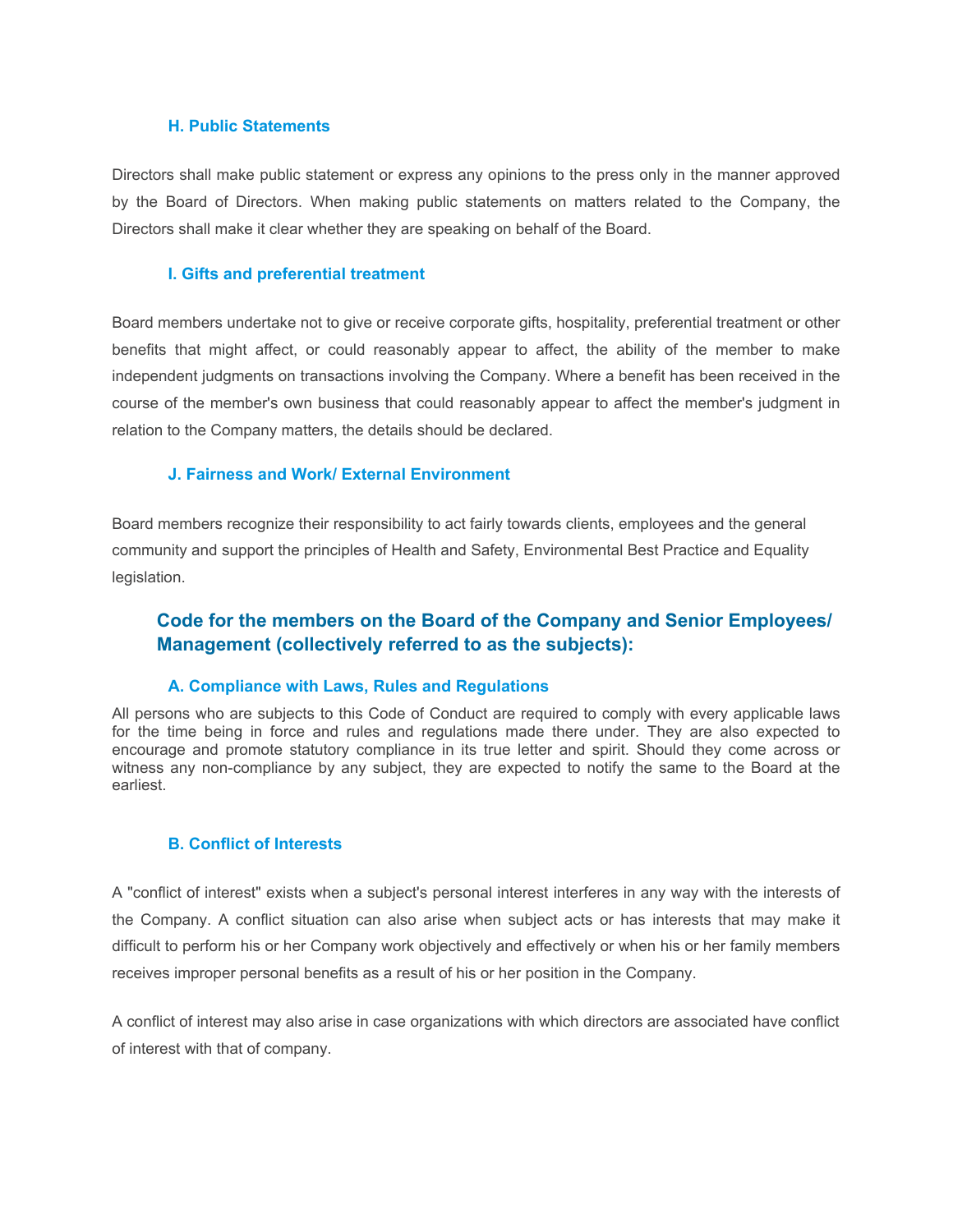Loans to, or guarantees for obligations of, subjects and their family members may create conflict of interest unless contrary is proved.

Working with competitors whether for personal gain (direct or indirect) or not, except on behalf of the company or with the approval of the Board or when required by a statutory authority, shall be deemed to be conflict of Interest.

In other cases not mentioned here, that creates doubt in the mind of any prudent person, such cases may involve conflict of interest. Thus, the subject shall before acting, consult the Chairman informing him about all the facts of the situation.

In this regard, subjects are expected to be conversant with circumstances enumerated under applicable Company Law or under rules/regulations framed by any regulatory authority and the procedure for disclosure of the same to fellow subjects and the Board of Directors.

## **C. Insider Trading**

Company has already framed a detailed Code of Conduct against Insider Trading. The same shall be applicable to all the subjects. Subjects are expected to be well conversant with this code and are required to strictly adhere to this code.

## **D. Corporate Opportunities**

Subjects are strictly prohibited from making use of corporate opportunity for their personal gains. A Corporate Opportunity is a profit making opportunity, which in justice and equity belongs to the company.

In case any corporate opportunity arises which partially belongs to the company the subjects are required to advance the legitimate interest of the company to it.

The duty not to take unfair advantage of corporate opportunity also extends to protection of and making proper use of company's property.

# **E. Confidentiality of Critical Information**

Subjects have fiduciary duty to maintain confidentiality of all the critical information, the disclosure of which might adversely affect the interest of the Company unless the disclosure is required under any law for the time being in force or pursuant to any direction or order of any statutory authority.

Critical information also includes information that might be of use to the competitors.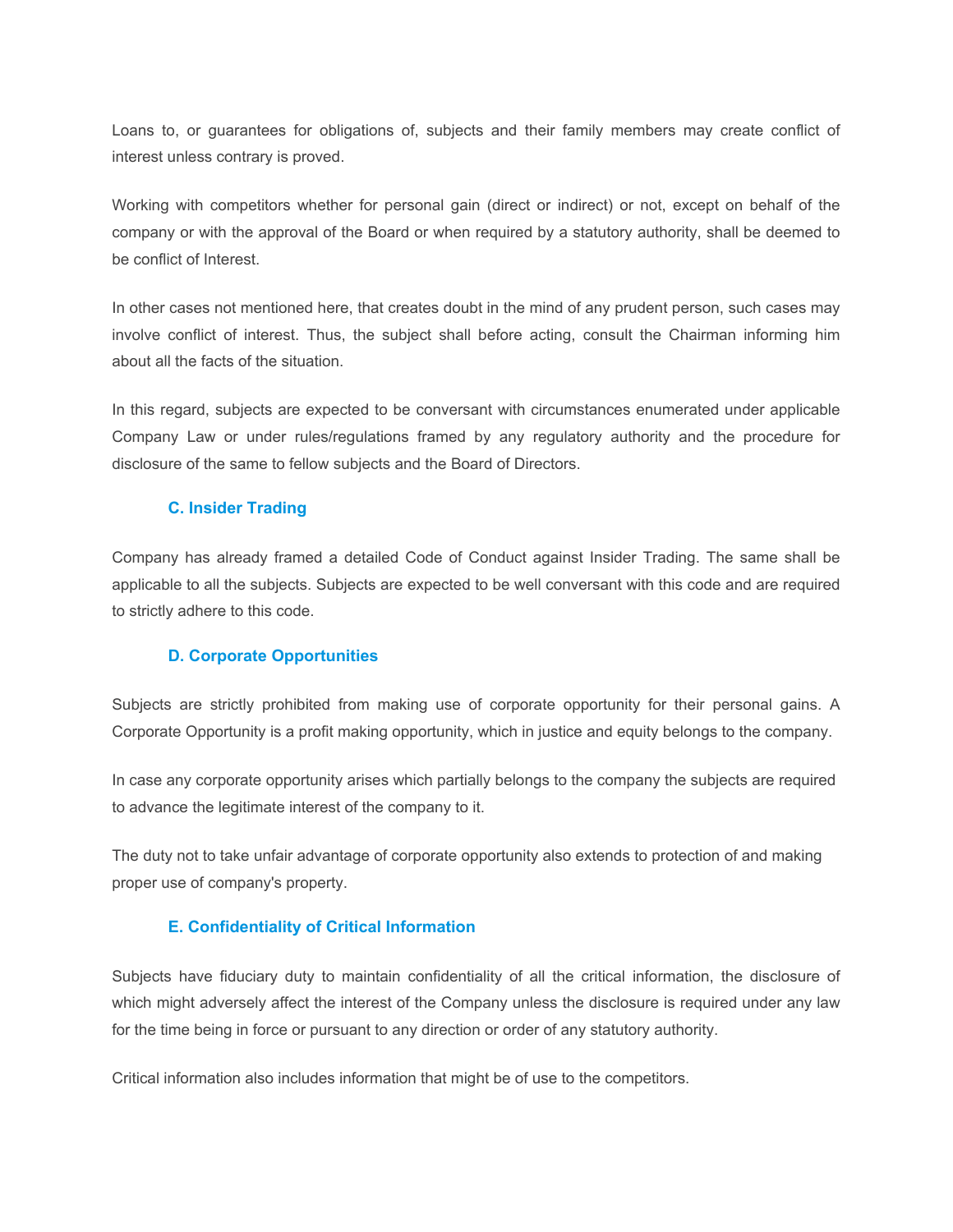The Disclosure in other cases can be made only with the prior consent of the Board of Directors.

In case of any questions or doubts as to confidentiality or criticality of the information the subjects are expected to consult the Chairman.

## **F. Fair Dealing**

Company seeks to gain competitive advantages through superior performance and not through unethical or illegal business practices. Each subject should endeavor to respect the rights of and deal fairly with other subjects and other employees of the Company. No subject should take unfair advantage of anyone through manipulation, concealment, abuse of privileged information, misrepresentation of material facts, or any other intentional unfair-dealing practice.

No gift or entertainment should ever be offered, given, provided or accepted by any subject to the fellow subject or any other Company employee, family member of an employee or agent unless it: (1) is not a cash gift, (2) is consistent with customary practices whether business, trade or otherwise, (3) is not excessive in value, (4) cannot be construed as a bribe or payoff and (5) does not violate any laws or regulations.

Any prohibited gift can only be made under disclosure to and with permission of Board of Directors.

## **G. Discrimination and Harassment**

Company believes in providing equal opportunity to all the employees in every aspect of employment. Any discrimination against any employee whether based on gender, region, community or religion or harassment or derogatory comments against any employees will be seriously viewed and will be subject to disciplinary action and might entail termination of employment.

Harassment shall also include violent or threatening behavior against any employee.

# **Miscellaneous**

## **1. Amendment to the Code**

Any amendment to this code can be made by or under the authority of Board of Directors and shall be intimated to all the subjects without delay.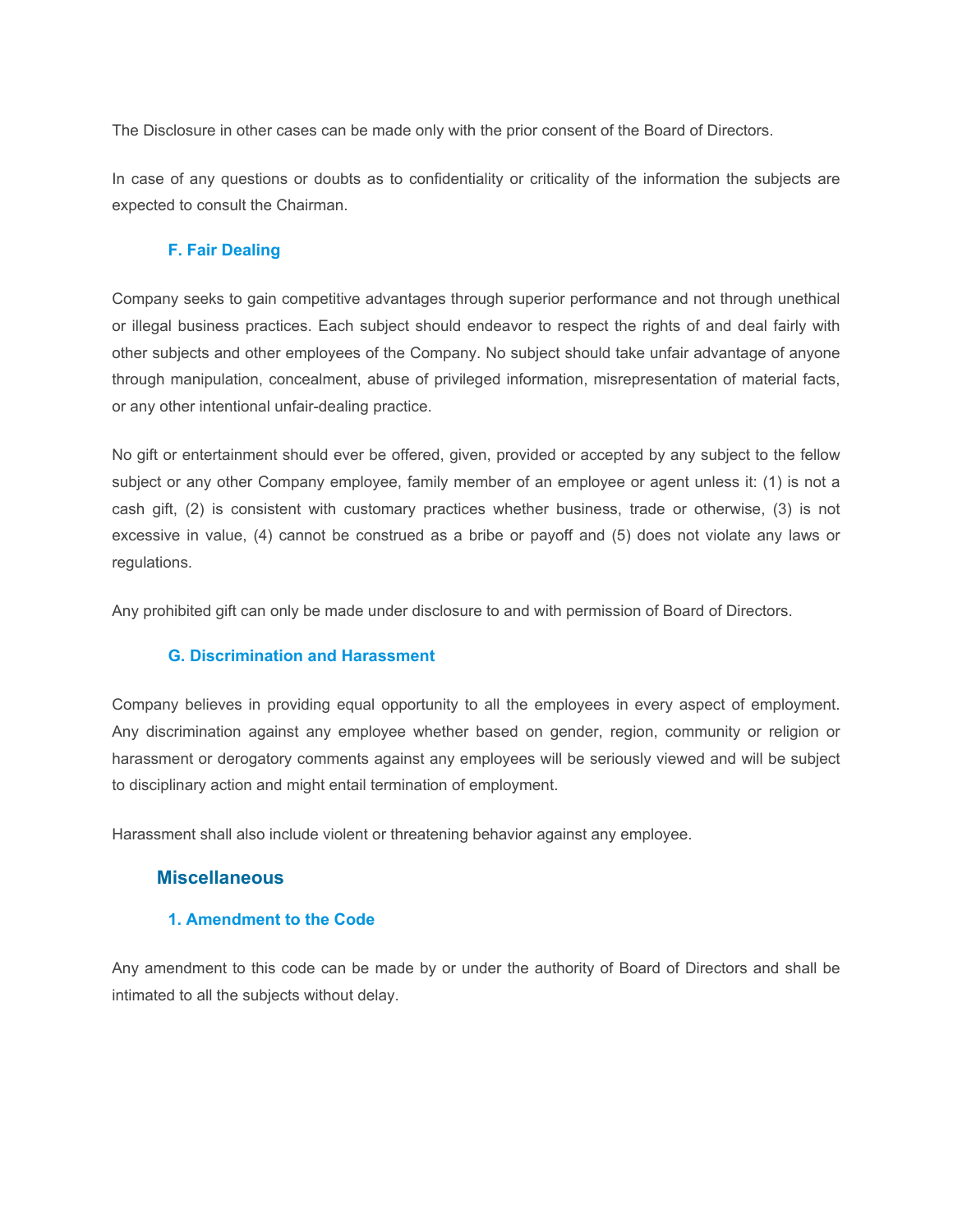#### **2. Waiver of/Exemptions from Code**

Only the Board of Directors or any committee thereof can grant any waiver from or exemptions from this code. However the Board cannot grant exemptions or waivers which are in violations of or not in consonance with true letter and spirit of any applicable law for the time being in force or rules and regulations made there under.

#### **3. Reporting of Unethical Behavior**

Any unethical behavior observed by the subject should be notified to the Board at the earliest. Every such notification or reporting should be made in good faith by the subject and should not be malafide or to square off any personal grudges against other subjects or in any way intended to frustrate or defeat the objects of this code.

### **Compliance Procedure**

**Following is the illustrative procedure to be adhered by subjects in ensuring compliance with this code:**

Ascertain what is expected from you: In every situation subjects are expected to know what is expected of them and should strictly act accordingly. As the subjects are expected to meet novel situations every now and then, considering the level they are working, they are expected to take proper counsel from Head of Company Law Department, in case of doubts.

Role and Responsibility: Subject should be clear about their role and responsibility.

Discuss the problem with fellow subjects: In certain situations where fellow subjects are expected to be more knowledgeable about the question, and will appreciate being brought into the decision-making process, they should be consulted.

Seek help from Company Secretary: In cases where it may not be appropriate to discuss an issue with fellow subjects, or where subject do not feel comfortable approaching fellow subjects, he can discuss it with the Company Secretary.

Reporting of ethical violations in confidence and without fear of retaliation: If subject's situation requires that his/her identity should be kept secret, he can claim of his anonymity to be protected. The Company does not permit retaliation of any kind against employees for good faith reports of ethical violations.

#### **Penalties**

**Note:** In case there is conflict of law with this code, subjects must comply with the law. In case local custom or practice conflicts with this code, than subjects are required to comply with this code.